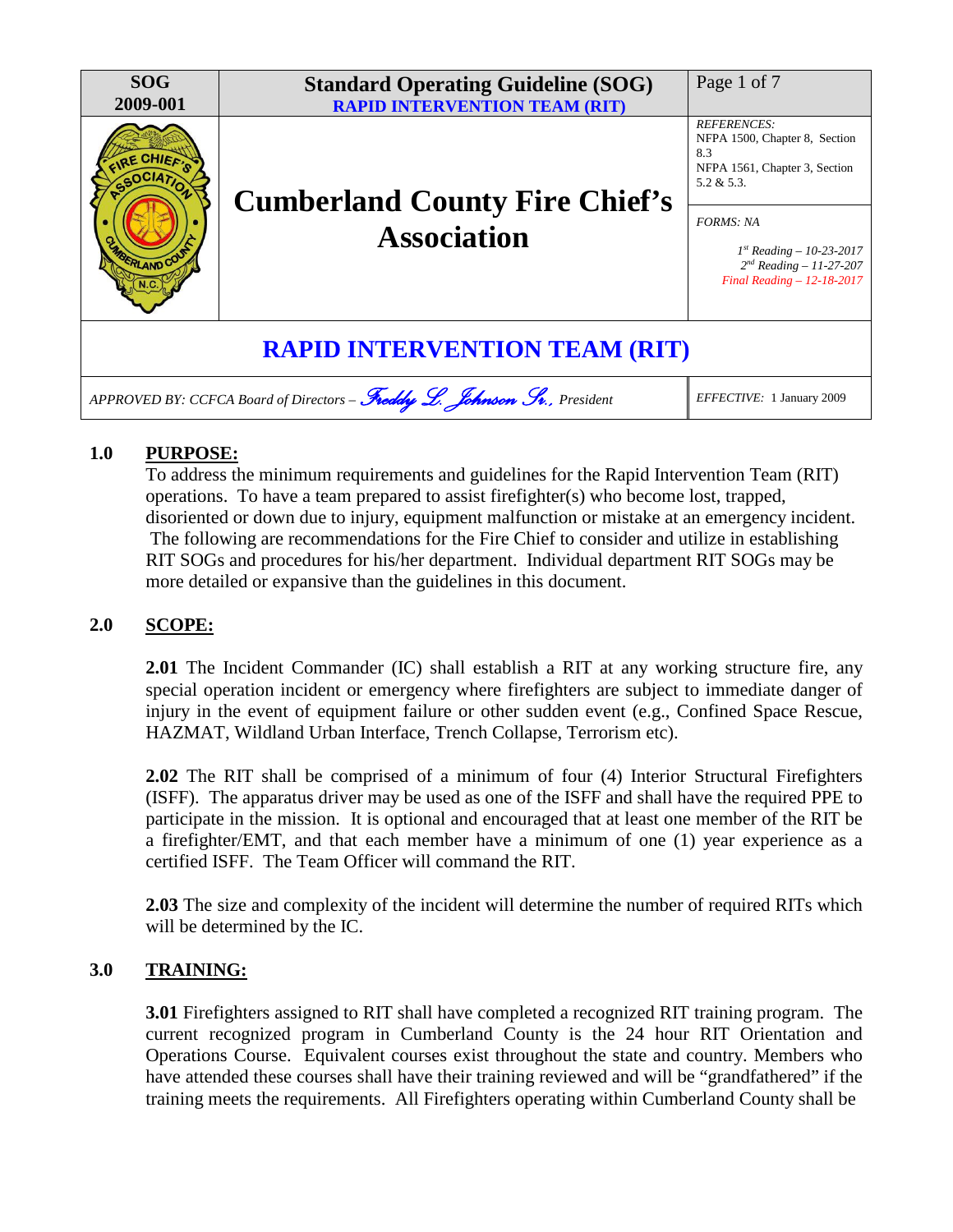| SOG      |
|----------|
| 2009-001 |

familiar with the Cumberland County Fire Chiefs RIT Guideline dated 1 August 2009. All currently qualified Cumberland County Firefighters shall maintain and enhance their respective skills by participating in annual RIT training and review of the CCFC RIT Guideline.

#### **4.0 GUIDELINES FOR RIT OPERATIONS:**

**4.01** During operations requiring RITs, the IC will designate a RIT from units assigned to the incident or pre-designate units as RIT on the incident alarm card. If the assigned unit has insufficient staffing and equipment, the IC will request additional resources via Mutual Aid through Cumberland County Communications. It is highly recommended that department chiefs pre-designate RIT responsibility on their alarm cards at Cumberland County Communications.

**4.02** In the event of a firefighter emergency (lost, trapped, out of air, disoriented, medical emergency while operating within IDLH), the IC shall be notified immediately. The Firefighter(s) experiencing the emergency shall transmit MAYDAY, MAYDAY, MAYDAY three (3) times on the assigned fire ground operating frequency. At this point, it is critical that the distressed firefighter(s) pause and wait for acknowledgement from Dispatch or the IC. If the emergency call is not acknowledged, continue transmitting the MAYDAY call until acknowledged. Once acknowledged, the distressed firefighter will transmit LUNAR.

**4.03** The firefighter(s) experiencing the emergency will transmit **LUNAR**:

**L** – The exact or best known **LOCATION** of the firefighter experiencing the emergency. This location should be transmitted in accordance with (IAW) the ICS and identify, at a minimum, the division and closest known wall (e.g., Division 2C). If at all possible, firefighter(s) should consider identifying the quadrant he/she/they are in (e.g., Division 2 C-D) to narrow the IC's and the RIT's focus for the rescue effort.

**U** – Is the parent **UNIT** of the distressed firefighter (e.g., Station 21 or Hope Mills Fire Department).

**N** – Is the distressed firefighter's **NAME** (e.g., Kevin Murphy or Murphy)

**A** – Is the fireground **ASSIGNMENT** the distressed firefighter is assigned to (e.g., Fire Attack, Vent, and Salvage etc). If the firefighter is assigned to a fire ground operating system that has a corresponding division, this should be included in this area (e.g., Fire Attack 2 or Search 2).

**R** – Identifies the required **RESOURCES** to affect firefighter rescue. This is an assessment by the distressed firefighter(s) on what's needed to assist him/her/them (e.g., air bags, rotary saw, and ladder to Division 2 C-D).

**4.04** The IC will deploy the RIT IAW the information received from the LUNAR report. Firefighter rescue is an organized and controlled effort. It is imperative that the IC maintain control of the fire ground resources, and the activities these resources are conducting, especially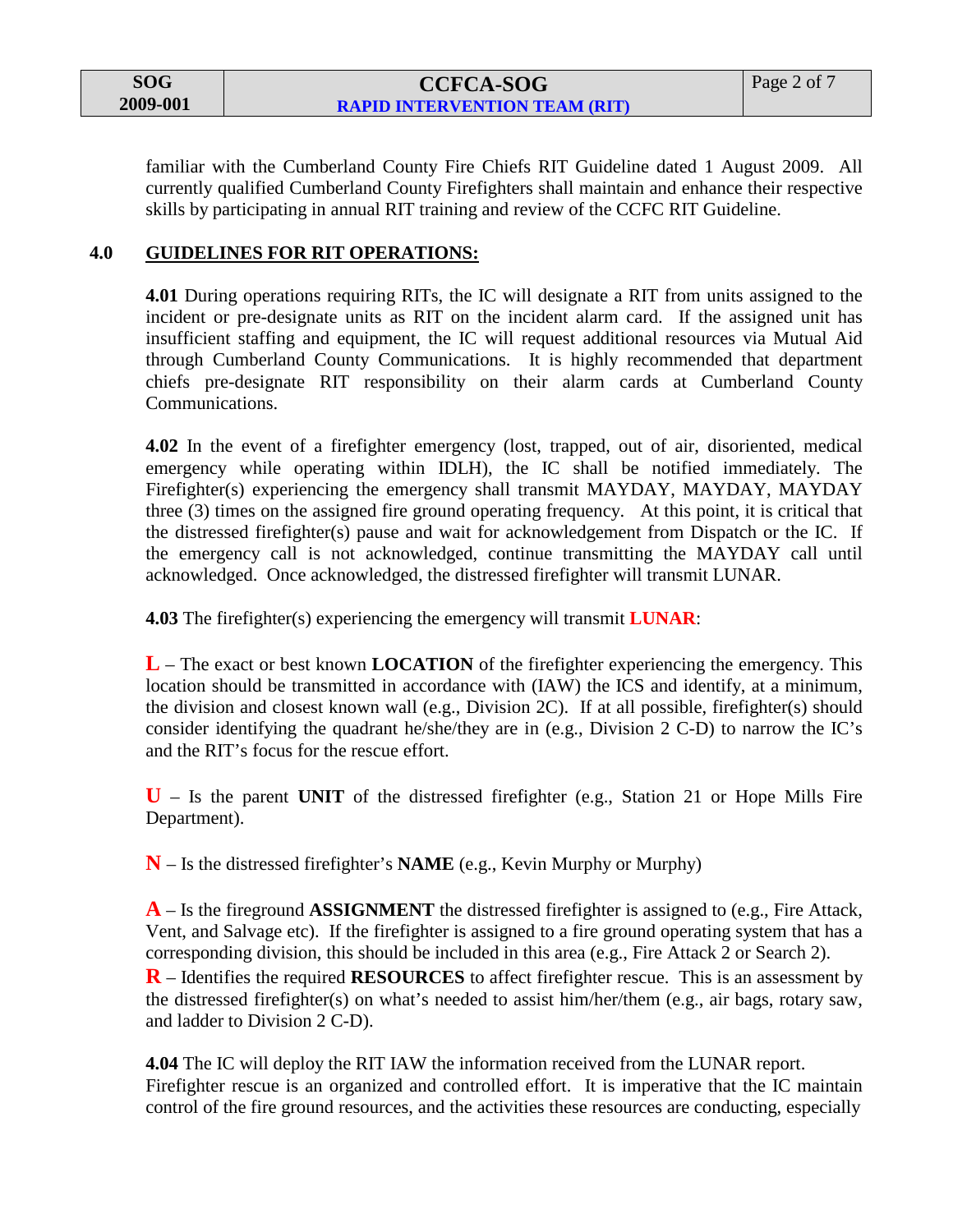# **CCFCA-SOG RAPID INTERVENTION TEAM (RIT)**

those executing Fire Attack. Free lancing must be discouraged and over-zealous members controlled. Fire attack operations must continue to prevent conditions from intensifying and potential consuming the distressed firefighter or the RIT or both.

**4.05** The IC will request an additional alarm be dispatched to support ongoing firefighting operations and firefighter rescue. The IC will immediately designate an additional RIT to replace the deployed RIT now conducting firefighter rescue. If sufficient resources are not available, reassignment of existing resources must be considered until additional alarm units arrive on scene. This RIT may be deployed to assist the original RIT with firefighter rescue operations, if no progress has been made with the first RIT, to enhance the rescue effort or if the initial emergency is large scale.

The RIT is assigned firefighter rescue. Assigning a hand line to the RIT as the "RIT Line" will distract from the RIT's purpose and mission, slow the RIT ingress and egress significantly, reduce the potential for successful firefighter rescue and be counter-productive. An adequately staffed hand line should be assigned to advance with and support the RIT operation. This hand line shall be under the command and control of the RIT officer.

**4.06** The IC shall advise Cumberland County Communications that there is a firefighter MAYDAY on the incident grounds. The dispatcher shall transmit an alert tone over Fire Dispatch Channel 1, the appropriate fire ground tactical channel and EMS Channel 1. The dispatcher will announce "the RIT is now in operation. All companies standby unless you have an emergency". The dispatcher will repeat this message. Communications will dispatch a Medic Unit to the incident location and place a second Medic Unit on standby. Consideration should be given to adding additional ALS Units to the incident.

**4.07** Once a MAYDAY has been transmitted, the RIT shall operate on the fire ground tactical frequency. Fire ground operations shall switch to another tactical frequency assigned by Cumberland County Communications. Only those units designated by the IC shall stay on the original tactical frequency now being utilized by the RIT.

**4.08** The RIT shall receive direction, orders and intent solely from the IC. The IC may delegate firefighter rescue to a subordinate chief or officer. In this case, the RIT will report to and take direction from the RIT Division Chief or Officer.

**4.09** The RIT Officer shall remain in visual and/or verbal contact with the IC or RIT Division Chief/Officer at all times during the incident. The RIT officer will monitor the fire ground tactical channel, liaise with Manpower and Operations to ensure adequate situation awareness and disposition of firefighting forces within the fire building. The RIT may be used to enhance perspective RIT operations by throwing ladders in support of 2<sup>nd</sup> floor and higher operations, designation of any "man traps" encountered on the fire ground and removal of any egress limiting factors from the fire building (e.g., window bars, high security devises, forcing locked doors). (It is recommended that the IC assign other units these tasks if resources allow assignment).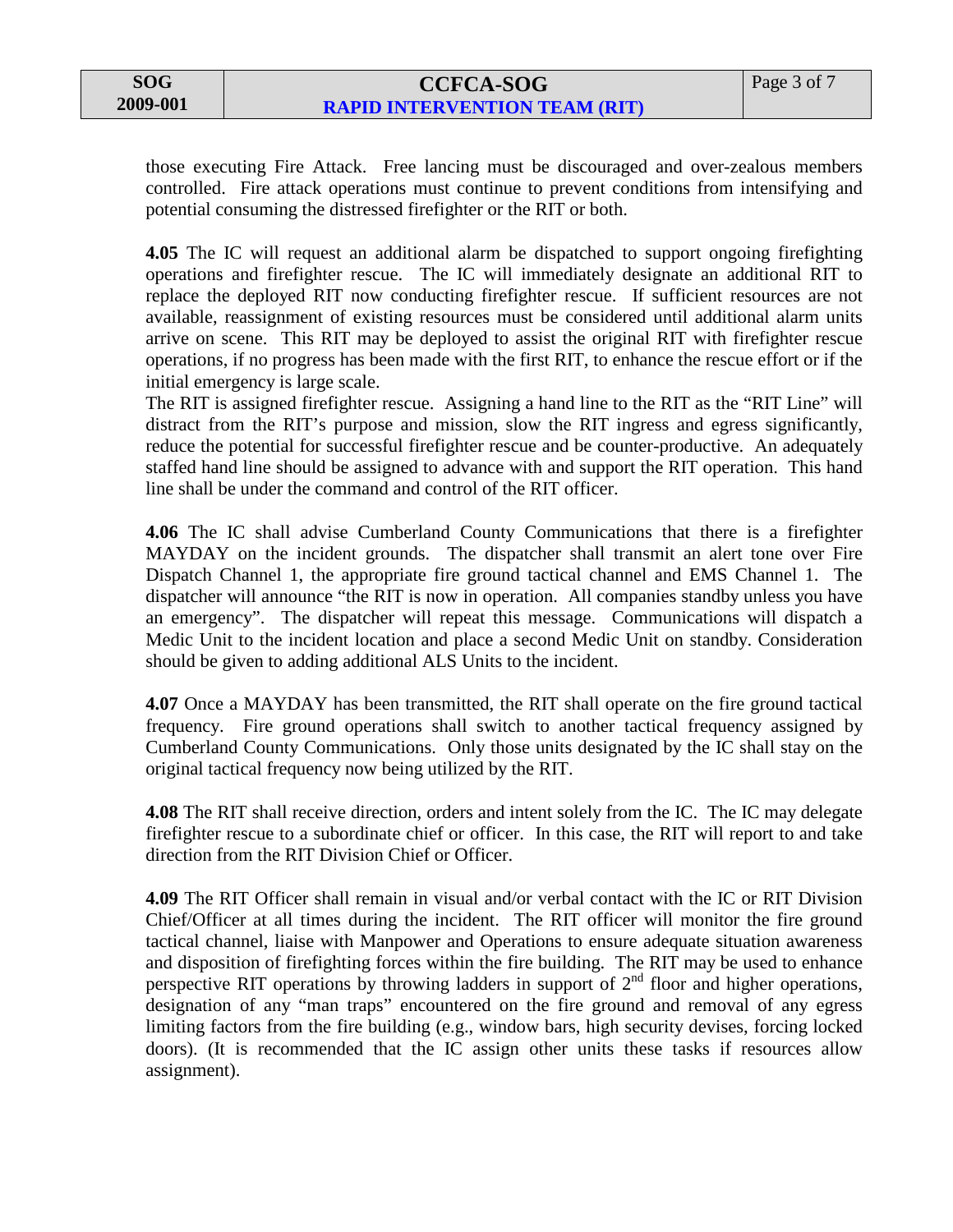| SOG      |
|----------|
| 2009-001 |

**4.10** The common fire ground term for a firefighter emergency shall be MAYDAY. Once transmitted three (3) times and acknowledged, the distressed firefighter will transmit LUNAR. The IC will initiate Personal Accountability Report (PAR) to ensure accountability of all operating personnel and to determine the extent of the firefighter emergency (e.g., any missing firefighters may be part of the firefighter emergency).

**4.11** The IC will direct situation reports (SITREP) from the RIT at ten (10) minute intervals. The RIT shall transmit the following benchmarks to keep the IC abreast of their progress:

- Entering the fire building
- Firefighter located
- SITREP on firefighter's condition and any additional resources required to affect rescue.
- RIT egressing fire building with/without firefighter
- RIT exiting building

**4.12** Deployment of additional RITs is at the IC's discretion. Reinforcing RIT with additional resources and manpower should be considered as additional alarms are requested and received on the fire ground. The critical factor for reinforcing is trained and qualified personnel.

**4.13** At completion of the firefighter emergency, the RIT will reconstitute and report back to the IC. RIT members will report to REHAB after one (1) hour's work or after consuming two (2) SCBA cylinders. The RIT officer will constantly monitor his team's condition and recommend replacement or continued assignment to the IC on an hourly basis. The RIT officer will request Team replacement from the IC in the event his/her members become fatigued due to extended operations, extended periods of standby or from weather conditions resulting in high temperatures and high humidity.

### **5.0 RESTRICTIONS**:

**5.01** As many firefighter emergencies occur during salvage and overhaul or after the fire has been deemed under control, it is imperative that the RIT be maintained mission ready to respond to any situations. The RIT shall maintain standby until the fire has been declared out by the IC, the requirement for a RIT has diminished and the IC has relieved the RIT of its responsibilities.

**5.02** Utilizing the RIT for tasking outside its scope is the prerogative of the IC. However, if the IC commits RIT personnel to other fire ground assignments, he/she must designate another RIT to stand up and be ready for firefighter emergencies.

### **6.O REPORTING:**

**6.01** In the event the RIT is deployed or utilized on the fire ground, a typed After Action Report (AAR) shall be completed. The intent of this report is to serve as a learning tool and critique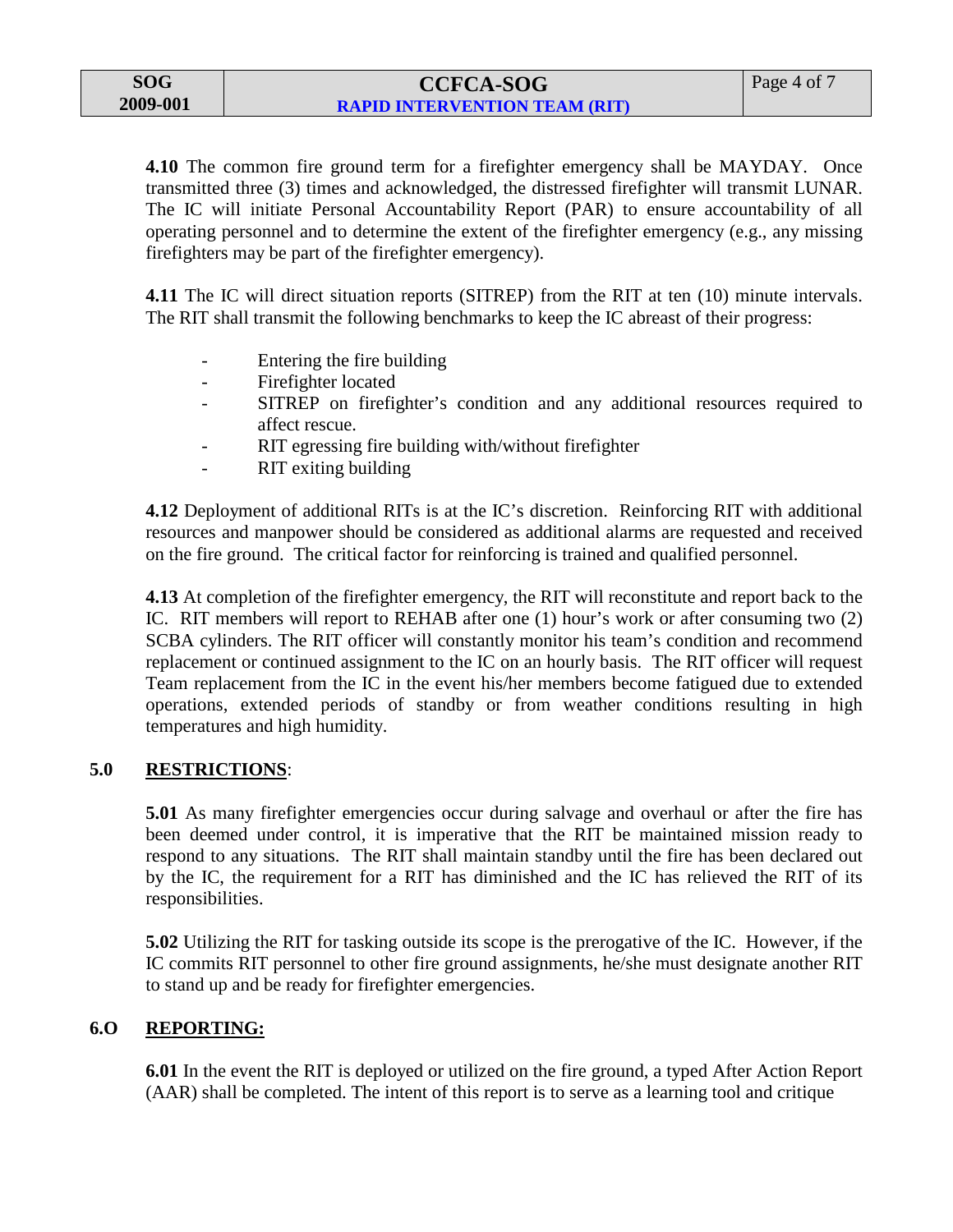# **CCFCA-SOG RAPID INTERVENTION TEAM (RIT)**

that all Cumberland County Fire Departments, as well as the Fire Training Center can review. The AAR shall be forwarded to the IC for review within forty-eight (48) hours of incident completion. Information contained within this report is solely for training and education purposes

**6.02** These reports shall be attached to a report covering the incident from start to finish. The RIT Officer will report the following information:

- a. Date, time address and incident number of the incident.
- b. Name of the distressed firefighter and their location.
- c. Conditions encountered prior to deployment.
- d. Conditions during rescue operations.
- e. Approximate time involved to perform the rescue.
- f. Number of RITs used to perform the rescue.
- g. Building sketch and area of the incident.
- h. RIT number designation and members' names.
- i. Any challenges encountered throughout the RIT operation.

## **7.0 TOOLS/EQUIPMENT FOR RIT:**

**7.01** The RIT will place their tools and equipment in an easily accessible location close to the Command Post (CP) or designated RIT staging area. The RIT shall not block or restrict access to the CP. Tools and equipment shall be placed on a tarp designated for the RIT. These tools and the equipment shall not be used by other members operating on the fireground.

**7.02** RIT essential gear and equipment:

a. Full PPE for all RIT firefighters (turn out gear, SCBA, hoods, helmets)

b. One (1) 100 foot lengths of rope, marked every 20 feet and with carabineers affixed to standing end and the running end. The ropes will be stored in bags and the markings on the rope shall be smaller for entry and larger for exit.

c. RIT pack consisting of a SCBA cylinder, regulator and mask which can be used to supplement or replace the distressed firefighter's air system.

- d. One (1) set of "irons" (Haligan tool and flat head axe).
- e. Thermal Imaging Camera (TIC).
- f. Two (2) 800 MHZ handy-talkie radios.
- g. Flashlights for all firefighters.
- h. Power saw (rotary or chain saw).
- i. Folding attic ladder.
- j. Spare SCBA cylinders (one per RIT firefighter).

#### **7.03** Additional gear and equipment if available

a. Four (4) 15 foot sections of webbing or rope with carabineers attached to each end for crew work off the main search rope. These items can be carried within the RIT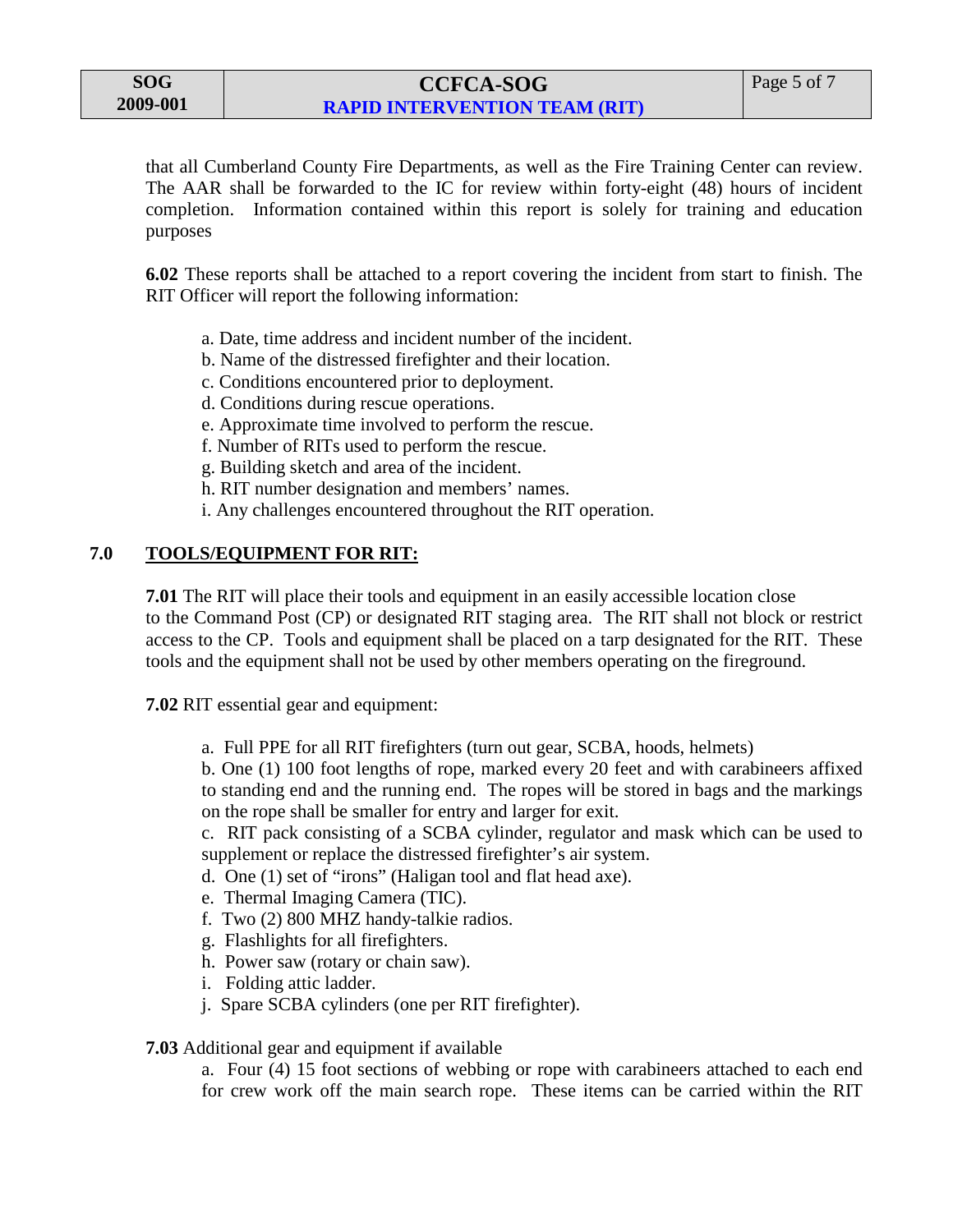**SOG 2009-001**

pack.

- b. An additional set of "irons".
- c. 6 foot pike pole.
- d. Hydraulic rescue tools (jaws, cutter, rams).
- e. Crayons or chalk to mark doors.

#### **8.0 RIT CREW CHECKLIST**

#### RIT CHECKLIST

- \_\_\_ Report to Incident Commander
- \_\_\_ Turn in accountability tags to Manpower
- \_\_\_ Stage following equipment before entry
	- \_\_\_ Full PPE with SCBA for all personnel
	- \_\_\_ Search rope in bag
	- \_\_\_ RIT Pack with SCBA cylinder, regulator and mask
	- \_\_\_ Two (2) 800 MHZ portable radios
	- $\sum$  One (1) set of "irons"
	- \_\_\_ Flashlights (one per RIT member)
	- Power saw (K-12 or chainsaw)
	- \_\_\_ Spare SCBA cylinders (one per RIT member)
	- \_\_\_ Thermal Imaging Camera (TIC)
	- Scene size up
	- \_\_\_ Ingress and egress points from each division
	- Fire/Hot zone location
	- \_\_\_ Number or personnel operating inside the fire building/IDLH
	- \_\_\_ Disposition of personnel operating inside the fire building/IDLH
	- \_\_\_ Hazards in/around area
		- \_\_\_ man traps
		- \_\_\_ fencing
		- \_\_\_ pits/shafts/exterior stairs
	- Available resources (what's on the fireground)
		- \_\_\_ engines
		- \_\_\_ trucks
		- \_\_\_ rescue trucks
		- locations of ground and operating aerial apparatus
	- \_\_\_ 360 degree walk around conducted
	- \_\_\_ RIT briefed on findings
	- \_\_\_ IC briefed on findings
		- \_\_\_ recommendations provided
		- \_\_\_ additional resources requested
		- \_\_\_ additional specialized equipment requested
		- \_\_\_ staging area identified/designated
	- \_\_\_ Fireground tactical frequency is \_\_\_\_